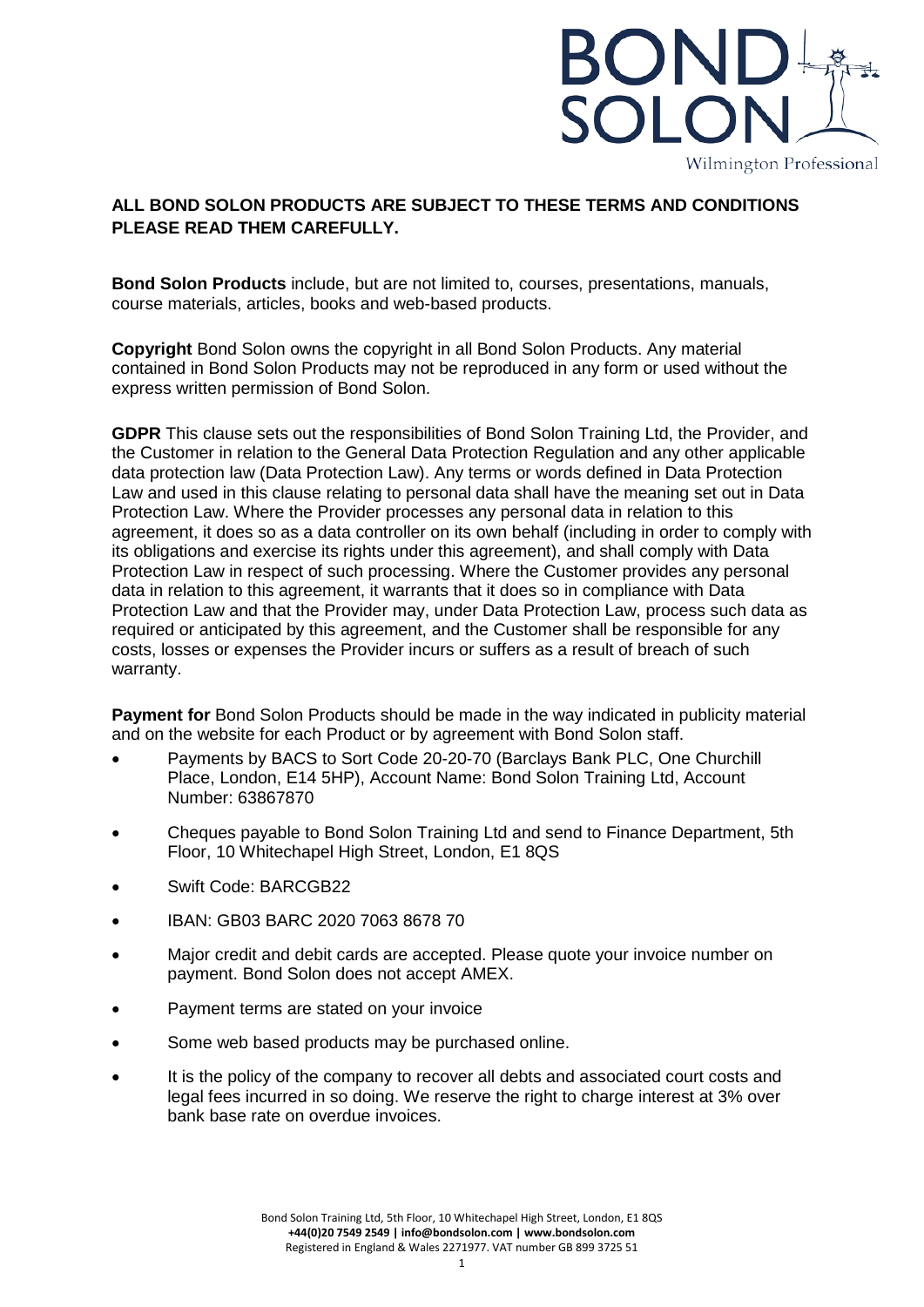**Bond Solon Trainers** Any contract entered into with Bond Solon for the provision of Bond Solon Products is on the express term that the trainer we appoint to present or author the product will not be approached independently by you or a third party acting on your behalf to present training or create other material to you or any other party within a two year period following the delivery of the product without our prior written consent.

## **Cancellations**

- For all public courses, in house trainings, conferences, presentations and workshops cancellations must be made in writing and received by us at least 21 days prior to the event, and will be subject to a £25 + VAT administration charge.
- We will not accept cancellations that have not been received by us, and you should obtain proof of sending.
- Cancellations not giving the required notice, and those not received in writing, will not be accepted and the agreed course fee will be due.
- Attendees' names may be changed at any time without charge.

## **Postponements**

- All postponements will be subject to a £25 + VAT administration charge
- Postponements notified in writing at least 21 days prior to the event will not incur any additional charges however, the standard administration charge will remain applicable. Those received between 15 and 20 days of the event will be charged at 25% of the agreed course fee; and those received between 8 and 14 days will be charged at 50% of the agreed course fee. Thereafter, postponements will be charged at the full course fee. If a postponement occurs within 21 days of the event and then the new date is subsequently cancelled, even if the cancellation is made more than 21 days before the event, the full course fee will be charged and will be nonrefundable.

| <b>Prior to Event Date</b> | <b>Postponement</b>    | <b>Cancellation</b>    |
|----------------------------|------------------------|------------------------|
| $21$ days $+$              | £25 administration fee | £25 administration fee |
| 15-20 days                 | 25% of course fee      | 100% of course fee     |
| 8-14 days                  | 50% of course fee      | 100% of course fee     |
| 0-7 days                   | 100% of course fee     | 100% of course fee     |

- Bond Solon reserves the right to vary the timing, date and venue of a course where the occasion necessitates, or to cancel the event and issue a full refund of any fees paid.
- Bond Solon can not be held responsible for events outside of its control.

**Confidentiality** It is the policy of Bond Solon that all matters arising from the delivery of Bond Solon Products is confidential. This confidentiality will end with the consent of our clients, or where we are required by law to disclose, or where there is an overriding public interest, including where the information concerns misconduct, illegality or gross immorality.